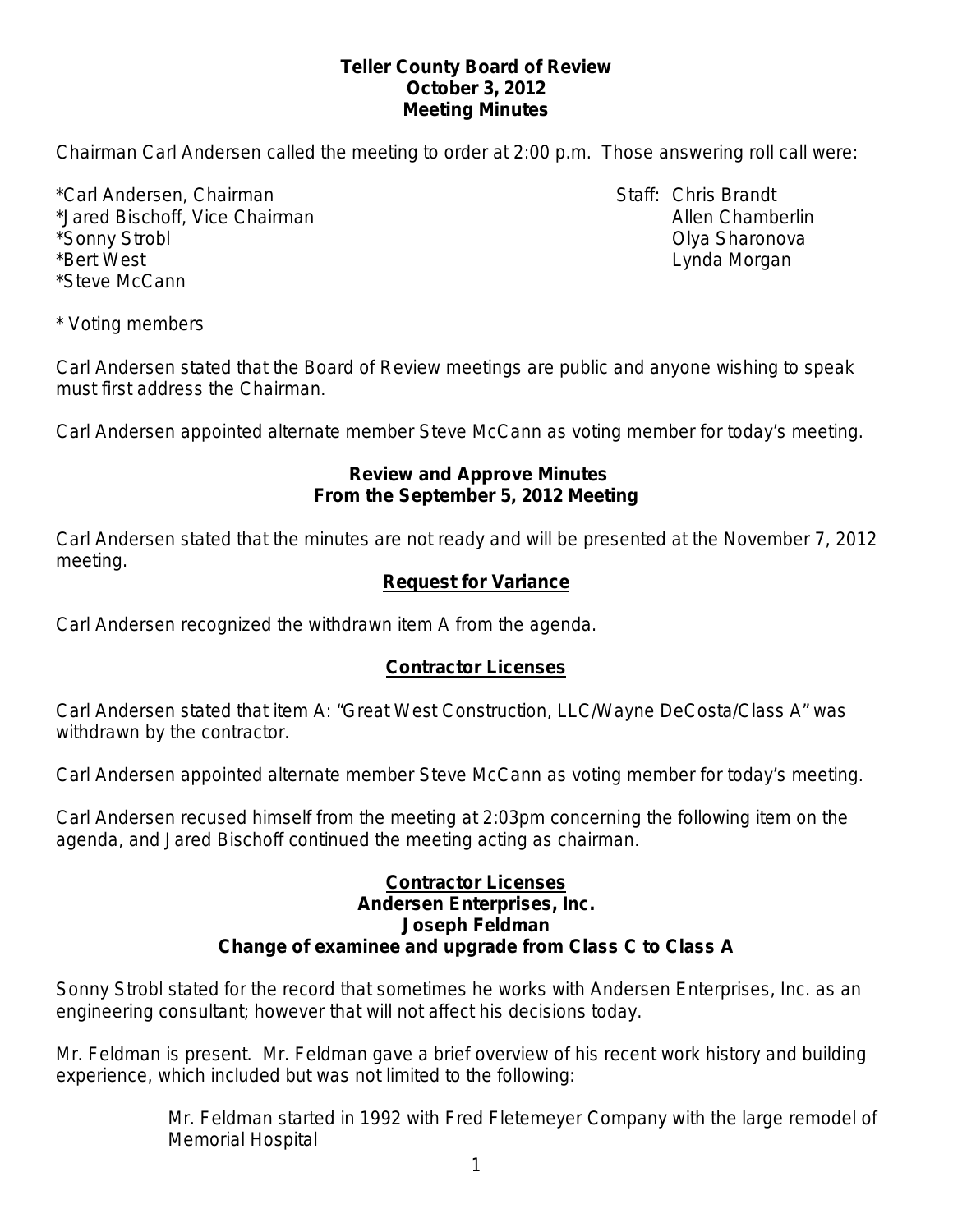He has also worked on other large projects such as the Trinidad Education Complex, First Baptist Church, The Pinery Wedding and Events Center, Castaways Inn and Suites, and currently is working on the two assembly areas for the Space Foundation In the last two years Mr. Feldman had supervised four Class A projects In the past he supervised seven projects at the same time Mr. Feldman has also performed structural inspections to determine the damage to the structure

There was further discussion between the applicant and the Board, which included but was not limited to the following:

The Board requested to see one more letter of reference describing Class A projects

Chris Brandt indicated everything was in order with the State.

Jared Bischoff opened this matter up for public comment. No public comment. Close public comment.

Bert West moved to grant Andersen Enterprises, Inc., with Joseph Feldman as the examinee, a change of examinee and an upgrade from Class C to a Class A license, upon receipt of one more letter of reference describing Class A work. Sonny Strobl seconded. Roll call vote and all four said yes. The motion carries.

Carl Andersen rejoined the meeting at 2:13pm and resumed his duties as Chairman.

#### **ATTA Boys Construction, LLC (ATA Boyz Construction) Andrew Barker Class B-1**

Mr. Barker is present. Mr. Barker gave a brief overview of his recent work history and building experience, which included but was not limited to the following:

> Mr. Barker previously was an examinee for Colorado Unlimited Construction Company, and since he is no longer working with the company he is applying for a new license with Teller County

He has done residential and commercial work in the past under the previous company After being out of state for a while he is ready to come back and pursue commercial and residential projects in this area

There was further discussion between the applicant and the Board, which included but was not limited to the following:

> Previous Teller County license has expired, therefore new application was required Letters of reference do not reflect any commercial work experience, and do not meet the standards to be applied by the Board of Review

License from Pikes Peak Regional Building Department is conditional, which allows the contractor to do only two projects during 12 months

Mr. Barker produced a valet card of his current license, copy was provided to the Board Worked on Evan's Hospital Base with Global Engineering as a superintendant and quality control for almost a year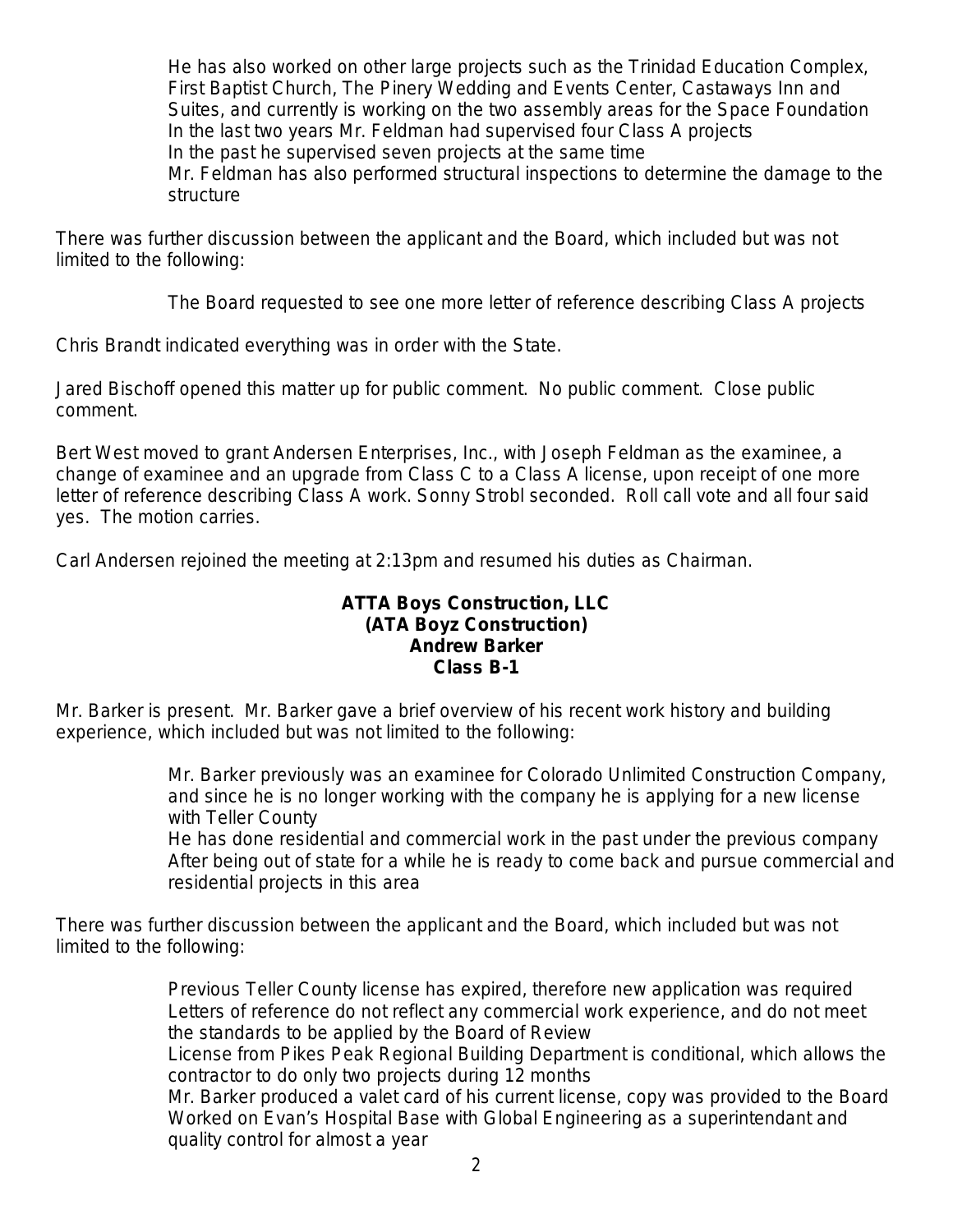Carl Andersen opened this matter up for public comment. No public comment. Close public comment.

There was further discussion between the applicant and the Board, which included but was not limited to the following:

The company is not an LLC

The letters of reference are not sufficient for a Class B-1 license:

- a. Stargazers Theater and Event Center letter is out of date
- b. Letter from Steven White is strictly residential
- c. And letter from Colorado Unlimited Contractors is not considered as a qualified reference

Need three more letters of reference describing Class B-1 work

Sonny Strobl moved to grant ATA Boyz Construction, with Andrew Barker as the examinee, a Class B-1license, upon receipt of three letters of reference describing Class B-1 work. Jared Bischoff seconded. Roll call vote and all said yes. The motion carries.

#### **Clifford Joyner Construction Co., Inc. Clifford Joyner Class C**

Mr. Joyner is present. Mr. Joyner gave a brief overview of his recent work history and building experience, which included but was not limited to the following:

> At this time Mr. Joyner is requesting a Teller County License in order to build a Caretaker house for a Church Camp; however he is hoping to pursue more projects in the future

Mr. Joyner has 15 years of experience in the State of Colorado working in the construction industry, and for the last 14 of those years he has been licensed with Pikes Peak Regional Building Department

He built approximately 60 homes and major additions over the years, sometimes as many as 5 homes a year

He specializes in lots that big builders are not willing to do, such as tricky lots on the side of the mountains or cliffs

Carl Andersen opened this matter up for public comment. No public comment. Close public comment.

There was no further Board discussion.

Bert West moved to grant Clifford Joyner Construction Co., Inc., with Clifford Joyner as the examinee, a Class C license. Jared Bischoff seconded. Roll call vote and all said yes. The motion carries.

#### **Sturdy Brothers Construction, Inc. (Sturdy Brothers Construction, LLC) Jeremy A. Smith Class C**

Mr. Smith is present. Mr. Smith gave a brief overview of his recent work history and building experience, which included but was not limited to the following: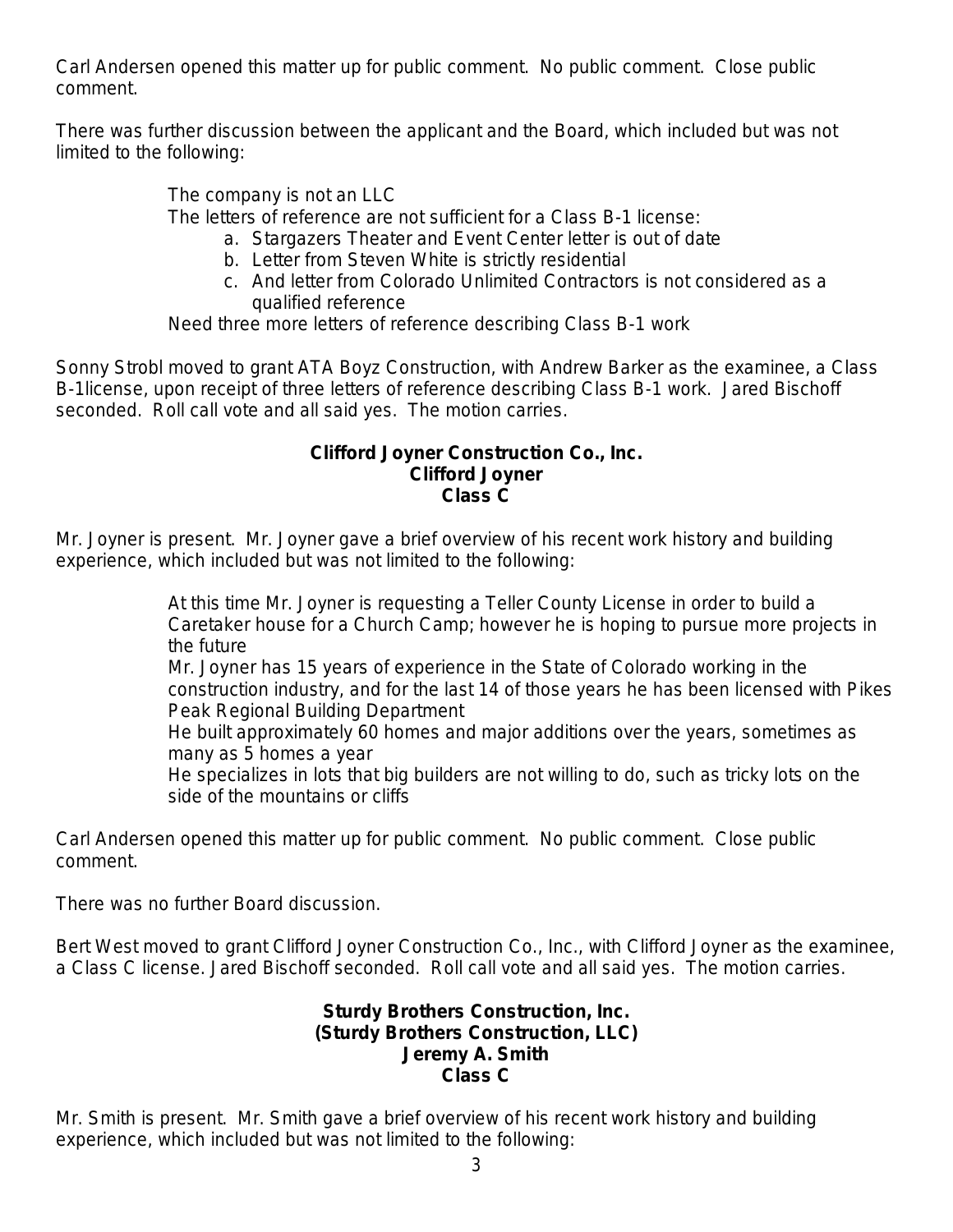Mr. Smith started in the construction industry in 1998, when he started this business with an equal partner, Matt Dollarhide

Mr. Smith wants to build a residence in Florissant, and the partner is not interested in the project, and since he is the examinee for the license which they hold at Pikes Peak Regional Building Department, Mr. Smith tested with Teller County Building Department His projects include additions, new homes up to 7,000 square feet, and Bank repossessed homes that required finishing

After the request by the Board Mr. Smith showed his current license with the Pikes Peak Regional Building Department

Over the years he constructed 6 or 7 residences from ground up, not including homes repossessed by the bank

He also recently completed 2 homes near Burlington Colorado, which were close to 5,000 square feet each

Chris Brandt indicated everything was in order with the State, however noted that the company is an "LLC", and also that the Certificate of Liability Insurance shows "Inc.".

Carl Andersen opened this matter up for public comment. No public comment. Close public comment.

There was no further Board discussion.

Sonny Strobl moved to grant Sturdy Brothers Construction, LLC, with Jeremy A. Smith as the examinee, a Class C license, upon receipt of a corrected Certificate of Liability Insurance. Jared Bischoff seconded. Roll call vote and all said yes. The motion carries.

# **Board Discussion**

## **A. Discuss Amended Teller County Building Code: Article II – Licenses and Registration, (Qualifications for Licensing in Teller County).**

There was discussion between the Board and Staff, which included but was not limited to the following:

Class B-1 license has been in the Teller County Building Code for a long time, there is a need for it

Board wants to give the ability back to the Building Official to upgrade license of qualified contractors for one project

B-1 license should stay in the Teller County Building Code, with some clarifications

Lynda Morgan joined the discussion at 3:04pm

There was further discussion between the Board and Staff, which included but was not limited to the following:

> Companies/contractors can have more than one license, for example a Class C licensee can also hold an excavator and plumbing or a regular framing license One examinee cannot be the examinee for two different companies; however company can have different DBAs as long as that is reflected on the Certificate of Insurance The Board discussed updating the qualifications for the mechanical A&B licenses and AE license for alternative energy, however with no consensus